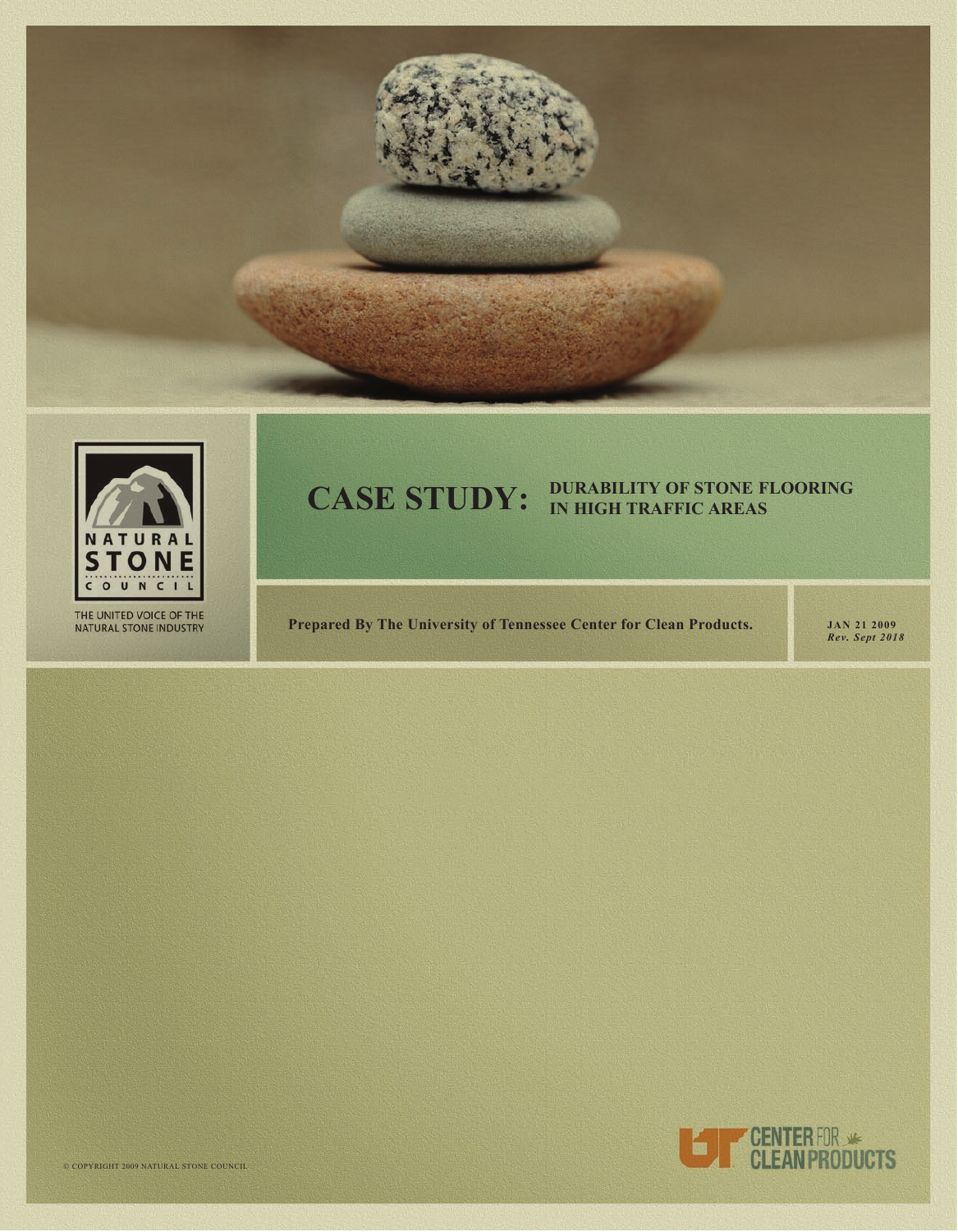Natural stone has been used as a flooring material for centuries all over the world. In addition to its timeless aesthetic qualities, natural stone's durability, low maintenance profile, and recyclability make it a sustainable flooring choice. This case study examines the benefits associated with the use of natural stone flooring in high traffic areas.

#### **Durability & Expected Life**

Flooring materials show age differently and at different rates. Flooring options, such as vinyl composition tile, require frequent refinishing and lose surface quality relatively quickly. In contrast, natural stone flooring ages gracefully and can last for centuries, as many historic examples illustrate. While some estimates indicate a 50-year lifetime for flooring, the National Association of Home Builders expect natural stone, particularly granite, marble, and slate, to last approximately 100 years with proper maintenance.

Though natural stone flooring will last the life of a building, its useful life need not end with the building. Natural stone's durability makes it an ideal material for reclamation and reuse in a variety of applications; see the NSC's case study on the application of salvaged stone for suggestions. (For use in structural projects, be sure to test the stone as would be conducted for virgin material.) This capability constitutes savings not only in installation costs but also in environmental expenses. When stone is given a second life, consumption of the energy, water, and materials needed for extraction and processing is avoided. These natural resource expenditures are described in Table 1, as found by a 2006 University of Tennessee study of the natural stone industry. Note that transportation between the quarry and processing sites is not included; see the report for details regarding study assumptions and boundaries.

#### Table 1. Average energy and water consumed during the quarrying and processing of natural stone products.

| Stone Type             |                  | <b>Quarry Operations</b> | <b>Processing Operations</b> |                               |  |
|------------------------|------------------|--------------------------|------------------------------|-------------------------------|--|
|                        | Energy $(BTU)^*$ | Water $(gal)^*$          | Energy $(BTU)^*$             | Water $(gal)^*$               |  |
| Granite <sup>3</sup>   | 1.3 million      | 190                      | 4.3 million                  | 8.600                         |  |
| Limestone <sup>4</sup> | 0.28 million     | 640                      | 0.64 million                 | 19,000                        |  |
| Sandstone <sup>5</sup> | $0.22$ million   |                          | Data unavailable             | Data unavailable <sup>∞</sup> |  |

*\*Values are reported per net ton of stone extracted (for quarry operations) and produced (for processing operations). ∞Data was not provided in the report due to insufficient response from the sandstone industry.*

#### **Maintenance & Repair**

Natural stone, unlike vinyl flooring, coated concrete, or ceramic tile, has continuous color and structure throughout. This integral finish reduces visibility of surface scratches or damage. Materials with integral finishes are easily repairable and thus enjoy a significantly longer life than surface finished materials. Coupled with its durability, this characteristic translates to a low maintenance and repair profile for the product.

Nevertheless, natural stone laid in high traffic areas will eventually dull due to foot traffic and dirt. However, stone floors need only be swept or vacuumed on a regular basis to remove the abrasive factors that cause dulling. It is advisable to employ entry mats to prevent abrasive particles from entering the building. Stone floors can also be cleaned more thoroughly with chemical solutions as necessary; contact your stone supplier for an appropriate product. Such a simple maintenance routine will substantially delay the need for polishing in situations requiring high-gloss finishes.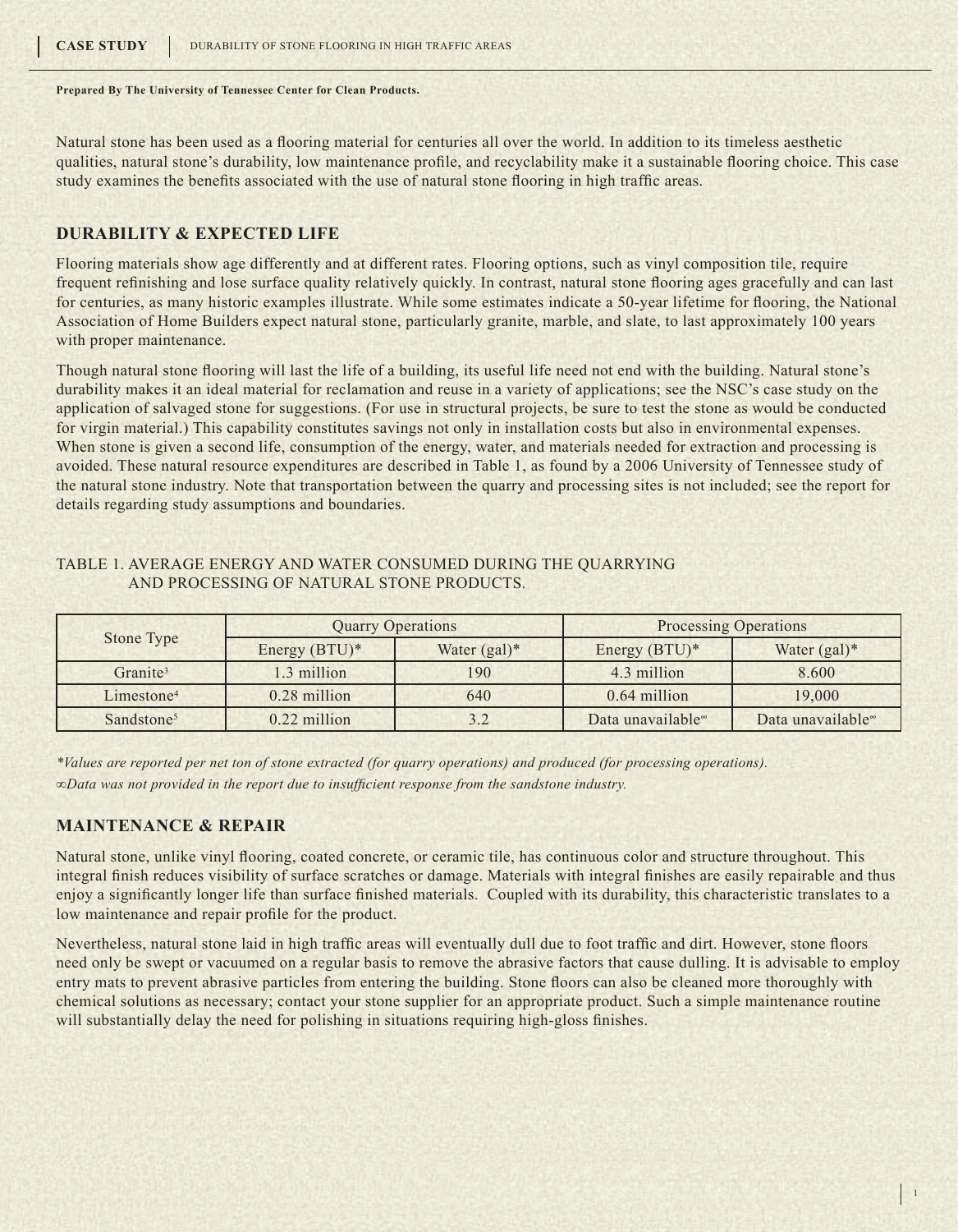### **Life-Cycle Cost**

Relatively high material and installation costs for stone flooring may deter some designers from further considering the material. However, because of its enduring useful life and little need for extensive maintenance, natural stone is economically advantageous. A life-cycle cost (LCC) study commissioned by the Tile Council of North America calculated that although high-quality stone, namely marble and Turkish travertine, has installation costs of  $$21/ft^2$  and  $$12.50/ft^2$ , respectively (as opposed to under \$10/ft2 for most other products), their annual expenses are less than those for some competing materials. In fact, expenses for sheet vinyl and vinyl composition tile (VCT) are more than double those for travertine or marble.<sup>6</sup> The results of the TCNA investigation are presented in Table 2.

#### Table 2. Results of a life-cycle cost study of various flooring materials commissioned by THE TILE COUNCIL OF NORTH AMERICA.<sup>a</sup>

| <b>Flooring Material</b>                   | Ceramic<br>Tileb | Natural<br>Harwoodb | Travertine<br>Turkish) <sup>b</sup> | Marbleb | Terrazzo                               | Sheet<br>Vinyl <sup>c</sup> | <b>VCT</b> <sup>c</sup> |
|--------------------------------------------|------------------|---------------------|-------------------------------------|---------|----------------------------------------|-----------------------------|-------------------------|
| Life-cycle Cost<br>$(\frac{f}{f}t^2/yr)^d$ | 0.33             | 0.42                | 0.44                                | 0.61    | 0.81 <sup>e</sup><br>1.10 <sup>f</sup> | 1.39                        | 1.83                    |

*<sup>a</sup> The Tile Council of North America is a trade association of the ceramic tile industry.*

*b Expected life of 50 years.*

*c Expected life of 10 years.*

*<sup>d</sup> Since this study utilized data from 1995, the results are likely outdated. As such, conclusions regarding the LCC of flooring materials evaluated in this investigation should be relative in nature; the figures should not be considered absolute or used quantitatively.*

*<sup>e</sup>Portland cement terrazzo. Expected life of 30 years.*

*<sup>f</sup> Resin terrazzo. Expected life of 15 years.*

Table 2 illustrates that stone is indeed more affordable over its expected lifetime than comparable materials. Considering the economic and physical benefits of stone flooring, this material is an excellent choice for high traffic areas. Yet, the positive attributes of natural stone does not end here. In fact, a third advantage to natural stone exists: preservation of indoor air quality.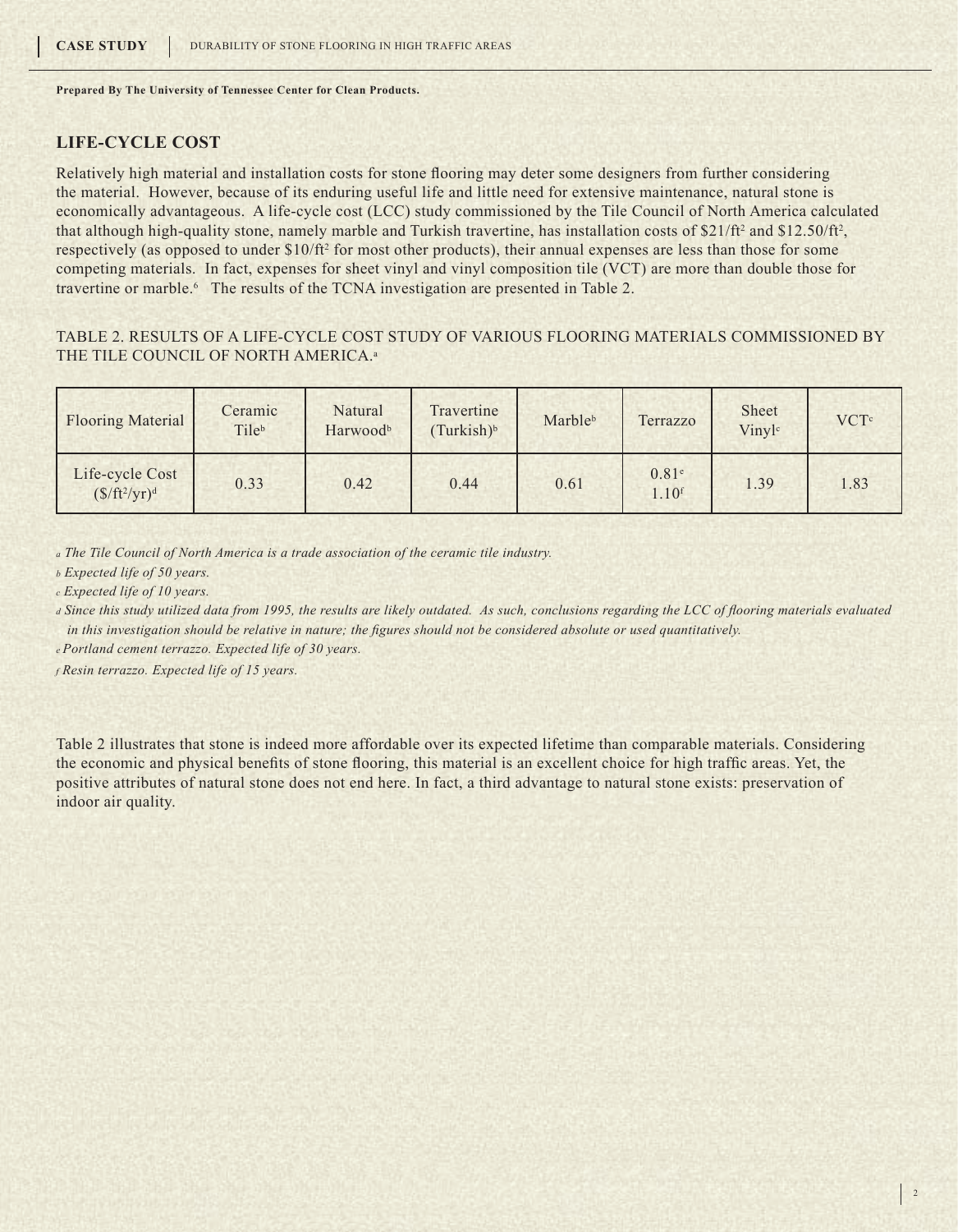#### **Indoor Air Quality**

Some flooring products may contribute to poor indoor air quality, particularly due to the generation of dust, allergens, and volatile organic compounds (VOC's). Dust and allergens can cause respiratory, dermal, and ocular distress, while health affects observed from inhalation of VOC's span from headaches to respiratory irritation, and some are suspected or known carcinogens.<sup>7</sup>

Volatile organic compounds that source from flooring are associated less frequently with the flooring material itself than with the products used in manufacture, installation, and maintenance or refurbishment. Such products include adhesives, like those applied to carpet padding and tile, as well as chemical finishes, such as polyurethane for hardwood. Binders commonly used in the production of carpet also emit VOC's, and even with regular cleaning, carpet harbors particulates that may be allergens or may carry bacteria.

The use of natural stone can avoid both particulate aggregation and VOC generation. Dust and allergens are unable to build up on the surface of stone, particularly when a routine cleaning schedule is followed; the relatively small surface area on a sealed stone floor prohibits this process. Cleaning can be accomplished with a gentle (non-acidic) soap and water solution. Further, natural stone surface treatments require only abrasion (as opposed to chemical polishing compounds) to achieve a glossy finish, and stone itself contains no VOC's. Even the mortar and grout needed to anchor stone do not diminish indoor air quality. Stone sealant, which is conventionally VOC-rich, is almost always necessary for protection against stains and scratches, but low-VOC options are now available.

#### **Summary**

Natural stone has a number of advantages over alternative flooring materials. Maintenance is minimal as well as costeffective, and stone's longevity allows it to be salvaged and reused time and again. Most importantly, natural stone flooring does not contribute to poor indoor air quality if low-VOC sealants are utilized. These attributes make natural stone a sensible choice for flooring in high traffic areas.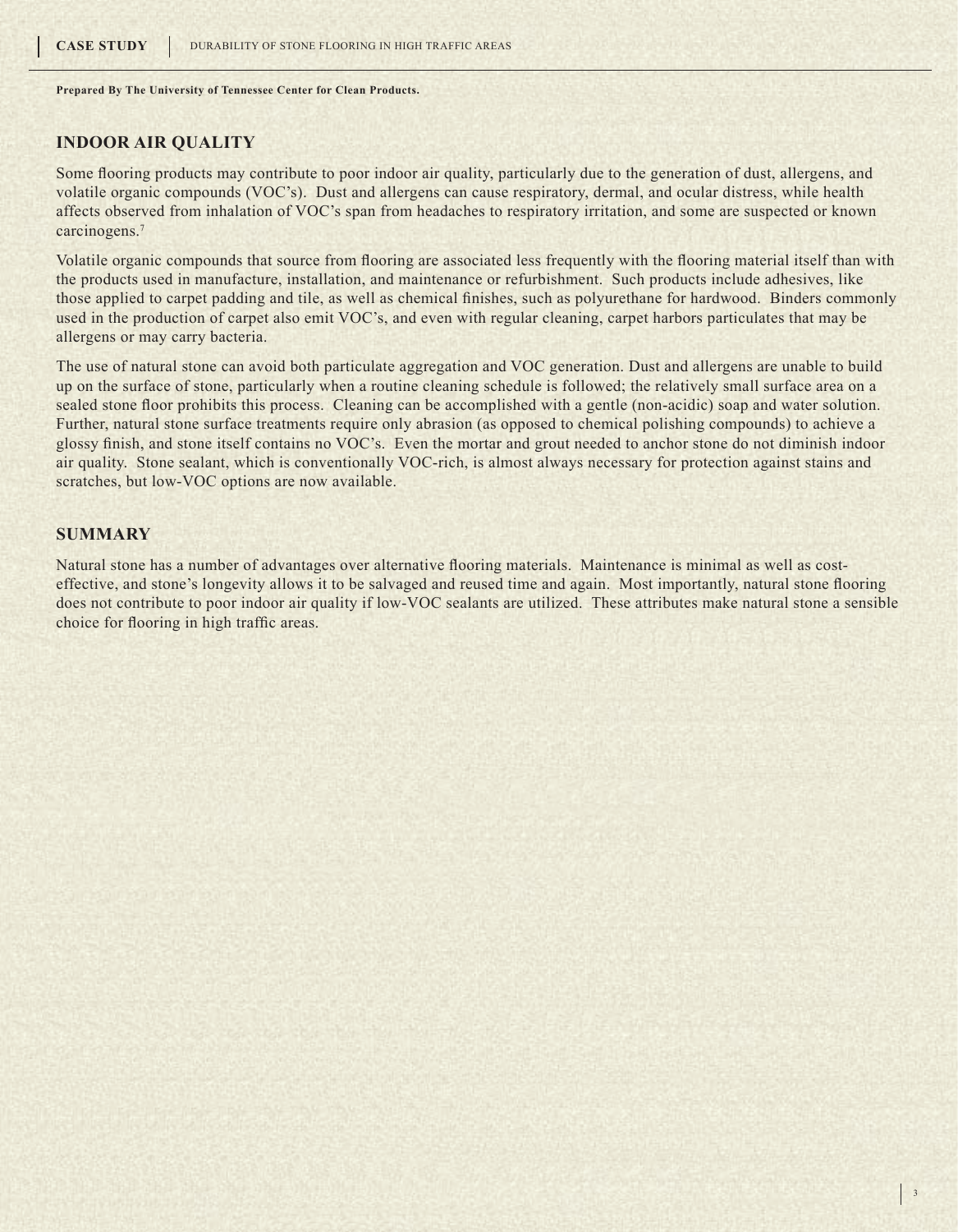### **Examples:**

## **French Lick Resort**

French Lick, Indiana Designed by WorthGroup of Englewood, Colorado

**Originally operating in the 1890-1910 era, the French Lick Resort aimed to capture the historic ambiance of that period for their 2006 grand re-opening. The timeless aesthetics and unique durability of stone flooring provide just that.** 



*Photo by WorthGroup of Englewood Colorado. Courtesy of Stone World magazine.*

### **Worthington National Bank**

Forth Worth, Texas Designed by CHS Architects

**Black and white marble flooring was custom-cut during 2006 renovations of this 1914 building to mimic the appearance of the original bank. Located in a main corridor, this flooring continues to uphold its beauty and integrity despite the daily traffic.**



*Photo by Brian Hutson/Hutson Creative. Courtesy of Stone World magazine.*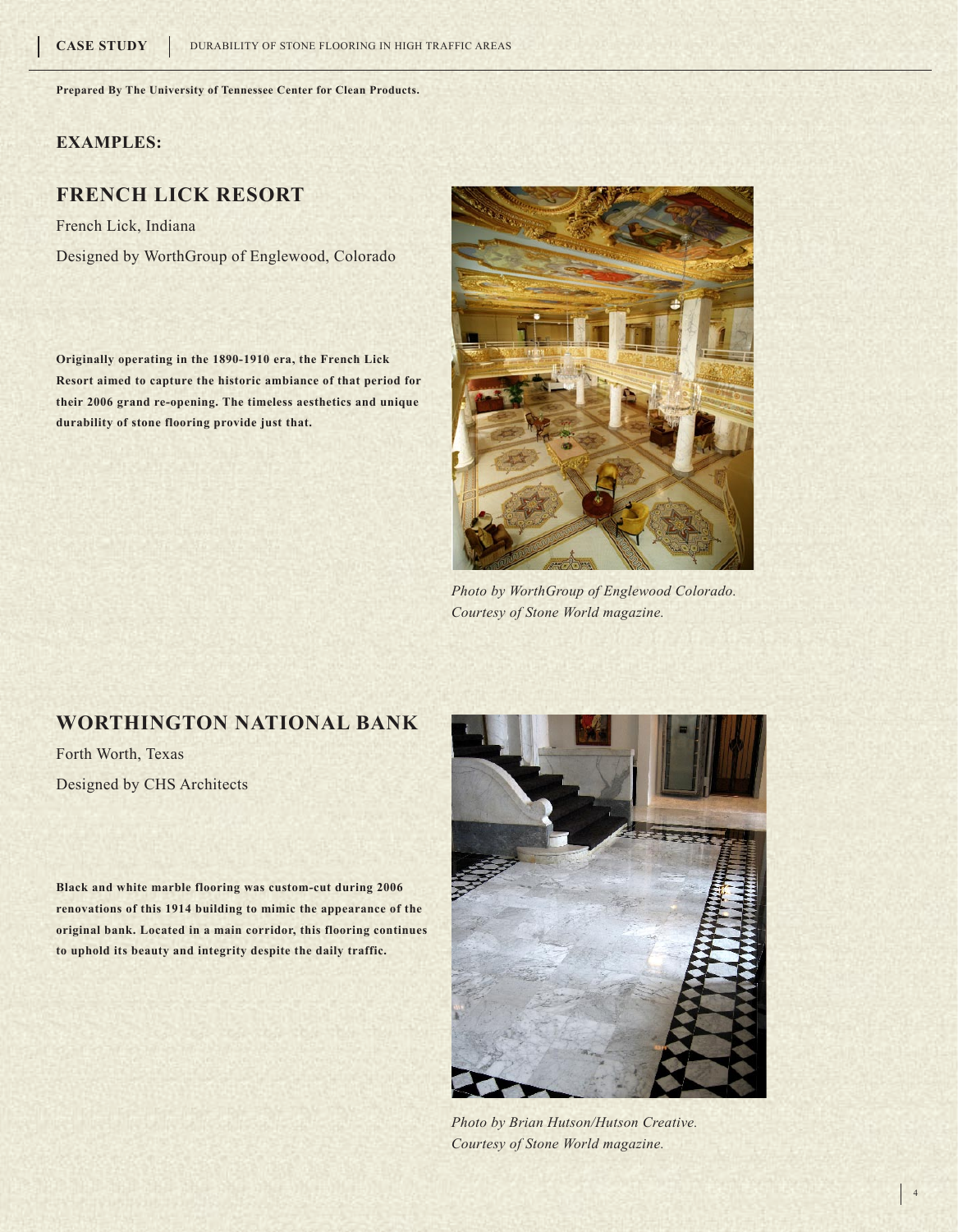# **Boston Public Library, Northwest Corridor**

Boston, Massachusetts

Designed by Shepley Bulfinch Richardson and Abbott

**The Northwest Corridor design at Boston Public Library serves as a bridge between the historic architecture of Charles Follen McKim and a 1972 addition by Philip Johnson. Several varieties of marble were employed for the flooring in this area of the library.**



*Photo by Shepley Bulfinch Richardson and Abbott (SBRA)of Boston, MA. Courtesy of Stone World magazine.*